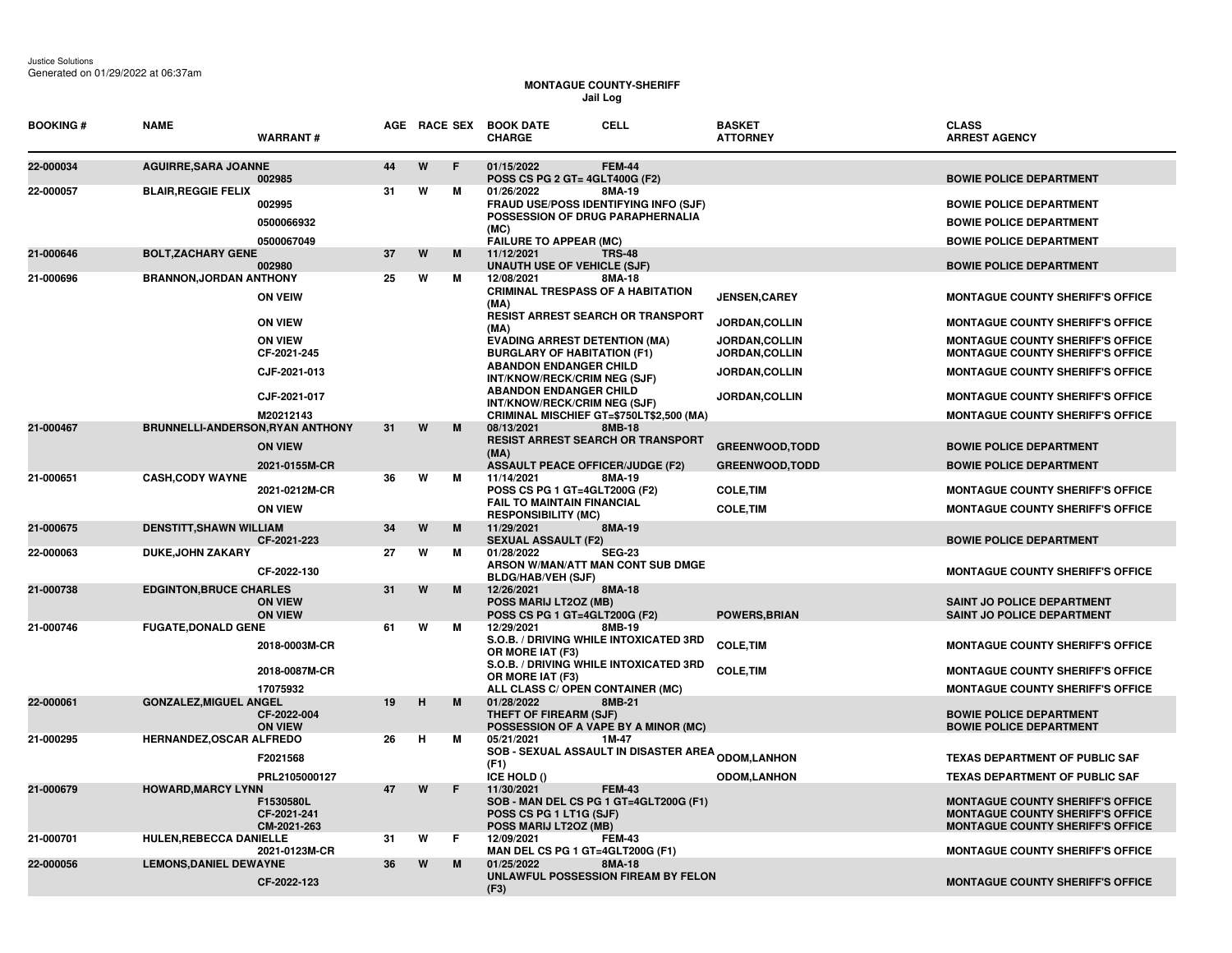|           |                               | CF-2022-125<br>CF-2022-124<br><b>ON VIEW</b><br>CF-2022-133                                             |    |   |   | POSS CS PG 1 LT1G (SJF)<br>THEFT PROP GT=\$2,500LT\$30K (SJF)<br><b>POSS DANGEROUS DRUG (MA)</b><br>THEFT PROP GT=\$2,500LT\$30K (SJF)                                                                                                                                                             |                                                                                 | <b>MONTAGUE COUNTY SHERIFF'S OFFICE</b><br><b>MONTAGUE COUNTY SHERIFF'S OFFICE</b><br><b>MONTAGUE COUNTY SHERIFF'S OFFICE</b><br><b>MONTAGUE COUNTY SHERIFF'S OFFICE</b>                                                                                       |
|-----------|-------------------------------|---------------------------------------------------------------------------------------------------------|----|---|---|----------------------------------------------------------------------------------------------------------------------------------------------------------------------------------------------------------------------------------------------------------------------------------------------------|---------------------------------------------------------------------------------|----------------------------------------------------------------------------------------------------------------------------------------------------------------------------------------------------------------------------------------------------------------|
| 21-000747 | <b>MCGEE, KEVIN SCOTT</b>     | <b>ON VIEW</b>                                                                                          | 50 | W | M | 12/30/2021<br>8MB-21<br>AGG ASSAULT DATE/FAMILY/HOUSE<br>W/WEAPON (F1)                                                                                                                                                                                                                             |                                                                                 | <b>BOWIE POLICE DEPARTMENT</b>                                                                                                                                                                                                                                 |
| 22-000041 | <b>MEEK, STEPHEN RAY</b>      | CF-2022-119<br>CF2021-211<br>F20222647                                                                  | 44 | W | M | 01/19/2022<br>8MB-19<br><b>EVADING ARREST DET W/VEH (F3)</b><br><b>BURGLARY OF BUILDING (SJF)</b><br>POSS CS PG 1 LT1G (SJF)                                                                                                                                                                       | <b>RENFRO,ZACHARY</b><br><b>RENFRO,ZACHARY</b><br><b>RENFRO,ZACHARY</b>         | <b>MONTAGUE COUNTY SHERIFF'S OFFICE</b><br>MONTAGUE COUNTY SHERIFF'S OFFICE                                                                                                                                                                                    |
| 21-000744 | <b>MONEY, WESLEY FRANKLIN</b> | <b>ON VIEW</b><br><b>ON VIEW</b>                                                                        | 25 | W | M | 12/29/2021<br>8MB-21<br><b>EVADING ARREST DETENTION (MA)</b><br>POSSESSION OF STOLEN PROPERTY (MB)<br>FRAUD USE/POSS IDENTIFYING INFO #                                                                                                                                                            |                                                                                 | <b>BOWIE POLICE DEPARTMENT</b><br><b>BOWIE POLICE DEPARTMENT</b><br><b>BOWIE POLICE DEPARTMENT</b>                                                                                                                                                             |
|           |                               | <b>ON VIEW</b><br><b>ON VIEW</b><br>2021-0142M-CR                                                       |    |   |   | <b>ITEMS 5LT10 (F3)</b><br><b>POSS DANGEROUS DRUG (MA)</b><br>CAPIAS/MTP-POSS CS PG 1 LT1G (SJF)                                                                                                                                                                                                   | <b>JORDAN,COLLIN</b><br>JORDAN, COLLIN<br><b>JORDAN,COLLIN</b>                  | <b>BOWIE POLICE DEPARTMENT</b><br><b>BOWIE POLICE DEPARTMENT</b>                                                                                                                                                                                               |
| 22-000011 | <b>NAIL, AARON EUGENE JR</b>  | <b>ON VIEW</b>                                                                                          | 37 | W | M | 01/06/2022<br>8MA-19<br>POSS CS PG 1 GT=1GLT4G (F3)                                                                                                                                                                                                                                                | <b>POWERS, BRIAN</b>                                                            | <b>BOWIE POLICE DEPARTMENT</b>                                                                                                                                                                                                                                 |
| 22-000022 | <b>NEISS, JERRY ALAN</b>      | F20212625                                                                                               | 35 | W | M | 01/12/2022<br>8MB-21<br>FAIL TO COMPLY SEX OFF DUTY TO REG<br>LIFE/ANNUAL (F3)                                                                                                                                                                                                                     | JORDAN, COLLIN                                                                  | <b>MONTAGUE COUNTY SHERIFF'S OFFICE</b>                                                                                                                                                                                                                        |
| 21-000266 | <b>SANDERS, LANE JOSEPH</b>   | 2020-0133M-CR<br>2020-0134M-CR                                                                          | 25 | W | M | 05/07/2021<br><b>SEG-24</b><br>MTP - POSS CS PG 1 GT=4GLT200G (F2)<br>MTP - EVADING ARREST DETENTION W/VEH Williams, Roger<br>OR WATERCRAFT (SJF)                                                                                                                                                  | <b>WILLIAMS, ROGER</b>                                                          | <b>BOWIE POLICE DEPARTMENT</b><br><b>BOWIE POLICE DEPARTMENT</b>                                                                                                                                                                                               |
|           |                               | <b>ON VIEW</b>                                                                                          |    |   |   | <b>RESIST ARREST SEARCH OR TRANSPORT</b><br>(MA)                                                                                                                                                                                                                                                   | Williams, Roger                                                                 | <b>BOWIE POLICE DEPARTMENT</b>                                                                                                                                                                                                                                 |
| 21-000709 | SMITH, CACIA ALEXANDRIA       | CJF-2021-014                                                                                            | 27 | W | F | 12/14/2021<br><b>FEM-44</b><br><b>ABANDON ENDANGER CHILD</b><br>INT/KNOW/RECK/CRIM NEG (SJF)                                                                                                                                                                                                       | <b>MARSH,LEE ANN</b>                                                            | <b>MONTAGUE COUNTY SHERIFF'S OFFICE</b>                                                                                                                                                                                                                        |
|           |                               | CJF-2021-016                                                                                            |    |   |   | <b>ABANDON ENDANGER CHILD</b><br>INT/KNOW/RECK/CRIM NEG (SJF)                                                                                                                                                                                                                                      | <b>MARSH,LEE ANN</b>                                                            | <b>MONTAGUE COUNTY SHERIFF'S OFFICE</b>                                                                                                                                                                                                                        |
| 21-000668 | <b>SMITH, COBY WAYNE</b>      | 2021-0004 M-CR<br>CR22015-3                                                                             | 33 | W | M | 11/25/2021<br>8MA-18<br><b>MOTION TO REVOKE TAMP FAB PHYS</b><br><b>EVIDENCE W/ INT IMPAIR (F3)</b><br>PROBATION VIOLATION ASSAULT FAM/MEM                                                                                                                                                         | <b>ALLEN, LAUREN</b>                                                            | <b>MONTAGUE COUNTY SHERIFF'S OFFICE</b><br><b>MONTAGUE COUNTY SHERIFF'S OFFICE</b>                                                                                                                                                                             |
|           |                               | CR-80381-3<br>CR-22019-5                                                                                |    |   |   | <b>IMPEED BREATH (SJF)</b><br>PROBATION VIOLATION POSS CS PG 3 LT<br>28G (SJF)<br>PROBATION VIOLATION CREDIT CARD OR                                                                                                                                                                               |                                                                                 | <b>MONTAGUE COUNTY SHERIFF'S OFFICE</b>                                                                                                                                                                                                                        |
| 22-000058 | <b>SONGER, BRIAN NEAL</b>     | <b>ON VIEW</b>                                                                                          | 57 | W | м | <b>DEBIT CARD ABUSE (SJF)</b><br>01/26/2022<br><b>SEG-25</b><br>POSS CS PG 1 LT1G (SJF)                                                                                                                                                                                                            |                                                                                 | <b>MONTAGUE COUNTY SHERIFF'S OFFICE</b>                                                                                                                                                                                                                        |
| 22-000064 | <b>STEWART, BOBBY</b>         | 2020-0160M-CR                                                                                           | 56 | W | M | 01/29/2022<br>8MA-18<br><b>MOTION TO REVOKE CONTROLLED</b><br><b>SUBSTANCE (SJF)</b>                                                                                                                                                                                                               |                                                                                 | <b>MONTAGUE COUNTY SHERIFF'S OFFICE</b>                                                                                                                                                                                                                        |
| 22-000026 | <b>STEWART, SILVER SHADOW</b> | <b>ON VIEW</b><br><b>ON VIEW</b><br><b>ON VIEW</b><br><b>ON VIEW</b><br><b>ON VIEW</b><br>2021-0001M-CR | 25 | W | M | 01/14/2022<br>8MB-19<br>MAN DEL CS PG 2 OR 2-A GT=4GLT400G (F1) JORDAN, COLLIN<br>POSS MARIJ GT4OZLT=5LBS (SJF)<br>THEFT PROP GT=\$2,500LT\$30K (SJF)<br>MAN DEL CS PG 1 GT=1GLT4G (F2)<br><b>IMPERSONATE PUBLIC SERVANT (F3)</b><br><b>MOTION TO PROCEED W/ ADJ GUILT-POSS</b><br>CS PG1<1G (SJF) | <b>JORDAN,COLLIN</b><br>JORDAN, COLIN<br>JORDAN, COLLIN<br><b>JORDAN,COLLIN</b> | <b>MONTAGUE COUNTY SHERIFF'S OFFICE</b><br><b>MONTAGUE COUNTY SHERIFF'S OFFICE</b><br><b>MONTAGUE COUNTY SHERIFF'S OFFICE</b><br><b>MONTAGUE COUNTY SHERIFF'S OFFICE</b><br><b>MONTAGUE COUNTY SHERIFF'S OFFICE</b><br><b>MONTAGUE COUNTY SHERIFF'S OFFICE</b> |
| 22-000059 | <b>SUAGEE, MATTHEW HEATH</b>  | M20212131                                                                                               | 39 | W | M | 01/26/2022<br>1M-46<br>THEFT PROP GT=\$750LT\$2,500 (MA)                                                                                                                                                                                                                                           | <b>RENFRO,ZACHARY</b>                                                           | <b>MONTAGUE COUNTY SHERIFF'S OFFICE</b>                                                                                                                                                                                                                        |
| 21-000695 | TRICE, DAVID JOEL             | 2019-0113M-CR                                                                                           | 51 | W | М | 8MB-19<br>12/07/2021<br><b>MOTION TO REVOKE COMMUNITY</b><br>SUPERVISION-POSS S PG GT 1 LT 4G ()                                                                                                                                                                                                   | <b>MARSH,LEE ANN</b>                                                            | <b>MONTAGUE COUNTY SHERIFF'S OFFICE</b>                                                                                                                                                                                                                        |
| 22-000013 | <b>WEST, DANIEL RANDALL</b>   | 2022-0001M-CR<br>19930-01<br>19930-02                                                                   | 48 | W | M | 01/06/2022<br><b>TRS-48</b><br>POSS CS PG 1 LT1G - DFZ (F3)<br><b>FAILED TO MAINTAIN FINANCIAL</b><br><b>RESPONSIBILITY-CLASS C (MC)</b><br>DRVING WHILE LICENSE INVALID-CLASS C<br>(MC)                                                                                                           |                                                                                 | <b>MONTAGUE COUNTY SHERIFF'S OFFICE</b><br><b>MONTAGUE COUNTY SHERIFF'S OFFICE</b><br><b>MONTAGUE COUNTY SHERIFF'S OFFICE</b>                                                                                                                                  |